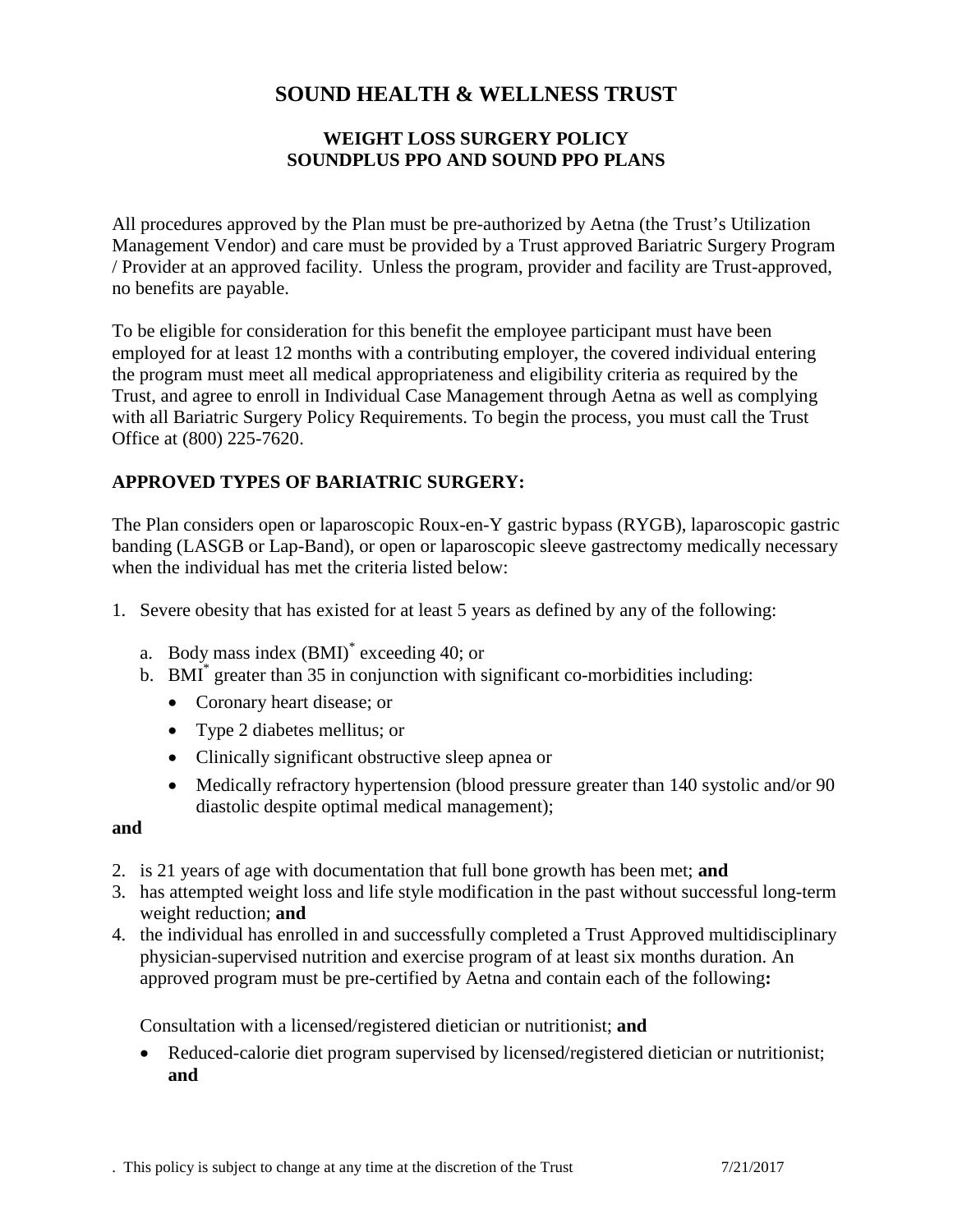- Exercise regimen (unless contraindicated) to improve pulmonary reserve prior to surgery and demonstrate the ability to maintain appropriate supportive lifestyle modifications, supervised by an exercise therapist or other qualified professional; **and**
- Behavior modification program supervised by qualified professional; **and**
- Psychological Evaluation by a licensed psychologist or psychiatrist experienced in the evaluation and management of Bariatric patients certifying the participant's fitness for surgery including the ability to comply with required lifestyle modifications and treatment programs
- Documentation in the medical record of the individual's satisfactory completion of the approved program. (A physician's summary letter, without evidence of contemporaneous oversight, is not sufficient documentation. Documentation should include medical records of the physician's initial assessment of the individual, and the physician's assessment of the individual's progress at the completion of the multidisciplinary surgical preparatory regimen, and successful participation in exercise, behavior modification, meal planning and lifestyle modification programs.
- •

# **Repeat Bariatric Surgery:**

The Plan may consider surgery to correct complications from Bariatric surgery, such as obstruction, slippage of band, port replacement or stricture when medically necessary:

The Plan considers repeat Bariatric surgery medically necessary for individuals whose initial Bariatric surgery was medically necessary (i.e., who met all medical necessity and pre-operative criteria for their initial Bariatric surgery), and who meet either of the following medical necessity criteria:

- 1. Conversion to a RYGB may be considered medically necessary for individuals who have not had adequate success (defined as loss of more than 50 percent of excess body weight) two years following the primary Bariatric surgery procedure and the individual has been compliant with a prescribed nutrition and exercise program following the procedure. The two year period will not apply to participants who have undergone a sleeve gastrectomy as part of a pre-approved staged RYGB and have undergone a sleeve gastrectomy procedure as the first step of the staged RYGB; **or**
- 2. Revision of a primary Bariatric surgery procedure that has failed if the primary procedure was successful in inducing weight loss; The initial procedure must have been pre-approved with the participant successfully completing all pre-operative surgery requirements prior to the initial procedure , and the individual has been compliant with a prescribed nutrition, exercise, and lifestyle modification program following the initial procedure and the proposed revision procedure is an Approved Type of Bariatric Surgery as listed above.

# **Calculation of BMI***:*

\* BMI is calculated by dividing the patient's weight by height:

BMI = weight (lb) / [height (in)]<sup>2</sup> x 703 or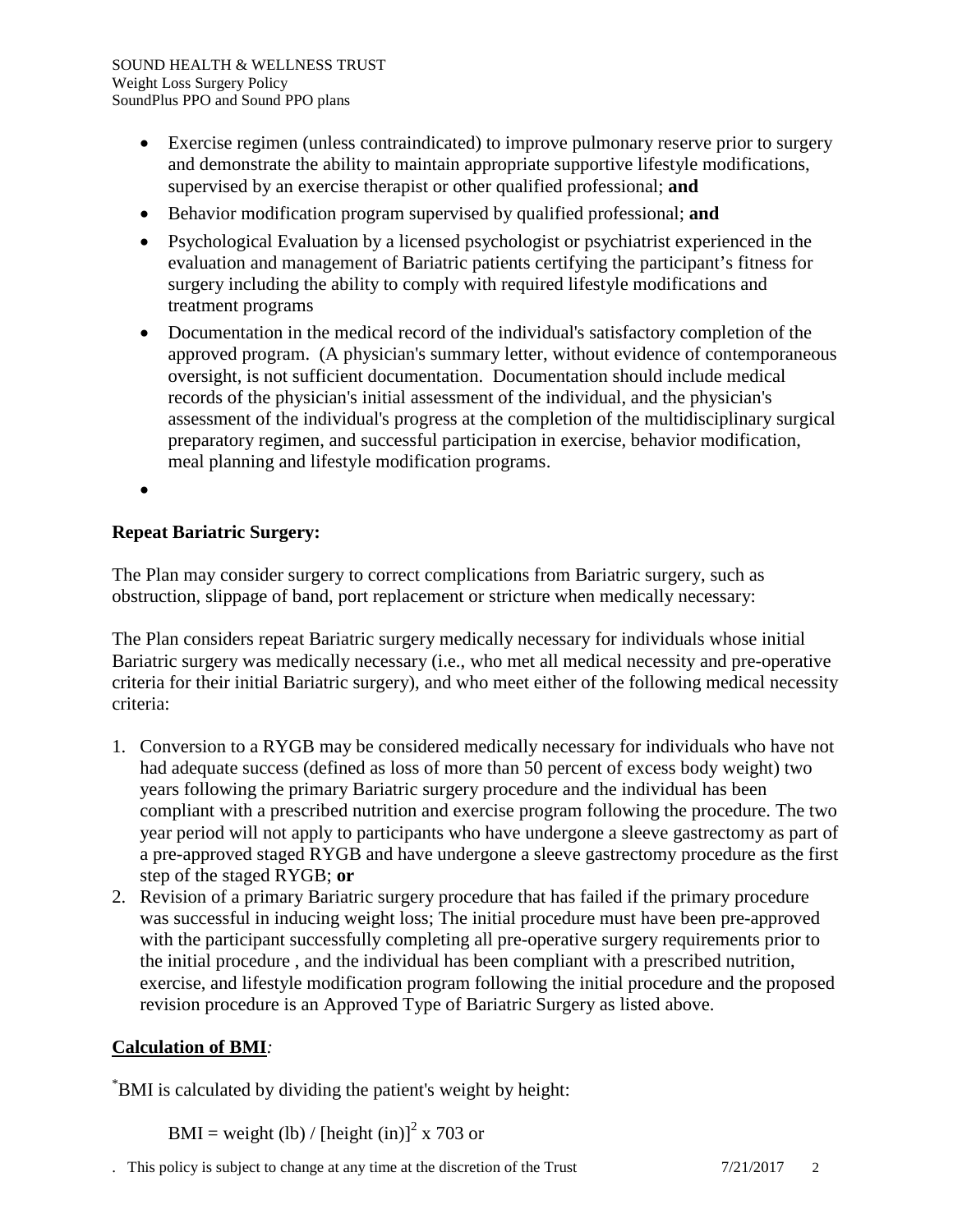BMI = weight (kg) / [height (m)]<sup>2</sup>

# **Body Mass Index as a Criterion for Candidacy for Obesity Surgery:**

Surgery for severe obesity is usually considered an intervention of last resort with patients having attempted other forms of medical management (such as behavior change, increased physical activity and drug therapy) but without achieving permanent weight loss (Colquitt, et al., 2002; NIH, 1995). Surgery is indicated for persons with severe obesity (body mass index (BMI) of 40 kg/m<sup>2</sup> or more) or for persons with a BMI of 35 kg/m<sup>2</sup> or more and serious co-morbidities such as diabetes, coronary heart disease, or obstructive sleep apnea. Ideally, patients selected for surgery should have no major perioperative risk factors, a stable personality, no eating disorders, and have lost some weight prior to surgery. The patient's ability to lose weight prior to surgery makes surgical intervention easier and provides an indication of the likelihood of compliance with the severe dietary restriction imposed on patients following surgery.

### **Rationale for Six-Month Nutrition and Exercise Program Prior to Surgery:**

The NIH Consensus Conference on Surgical Treatment of Morbid Obesity (1998) states that obesity surgery should be reserved only for patients who have first attempted medical therapy: "Weight loss surgery should be reserved for patients in whom efforts at medical therapy have failed and who are suffering from the complications of extreme obesity."

The NIH Consensus Conference states that the initial goal of medical therapy is a 10 percent reduction in weight, and that a reasonable duration for medical therapy is six months. The Consensus Conference stated: "The initial goal of weight loss therapy is to reduce body weight by approximately 10 percent from baseline. If this goal is achieved, further weight loss can be attempted, if indicated through further evaluation. A reasonable time line for a 10 percent reduction in body weight is 6 months of therapy."

#### **Contraindications to Obesity Surgery:**

Surgery for severe obesity is a major surgical intervention with a risk of significant early and late morbidity and of perioperative mortality (Colquitt, 2002; Oelschlager & Pellegrini, 2003). Contraindications for these surgical procedures include perioperative risk of cardiac complications, poor myocardial reserve, significant chronic obstructive airways disease or respiratory dysfunction, non-compliance of medical treatment, psychological disorders of a significant degree that a psychologist/psychiatrist would have thought would be exacerbated or interfere with the long-term management of the patient after the operation, significant eating disorders, or severe hiatal hernia/gastroesophageal reflux.

# **Requirement that Obesity be Longstanding (Present for 5 or More Years):**

Obesity surgery is not indicated for persons with transient increases in weight (Collazo-Clavell, 1999). According to the Guidelines of the American Association of Clinical Endocrinologists and the American College of Endocrinology (1998), "Surgical treatment of obesity may be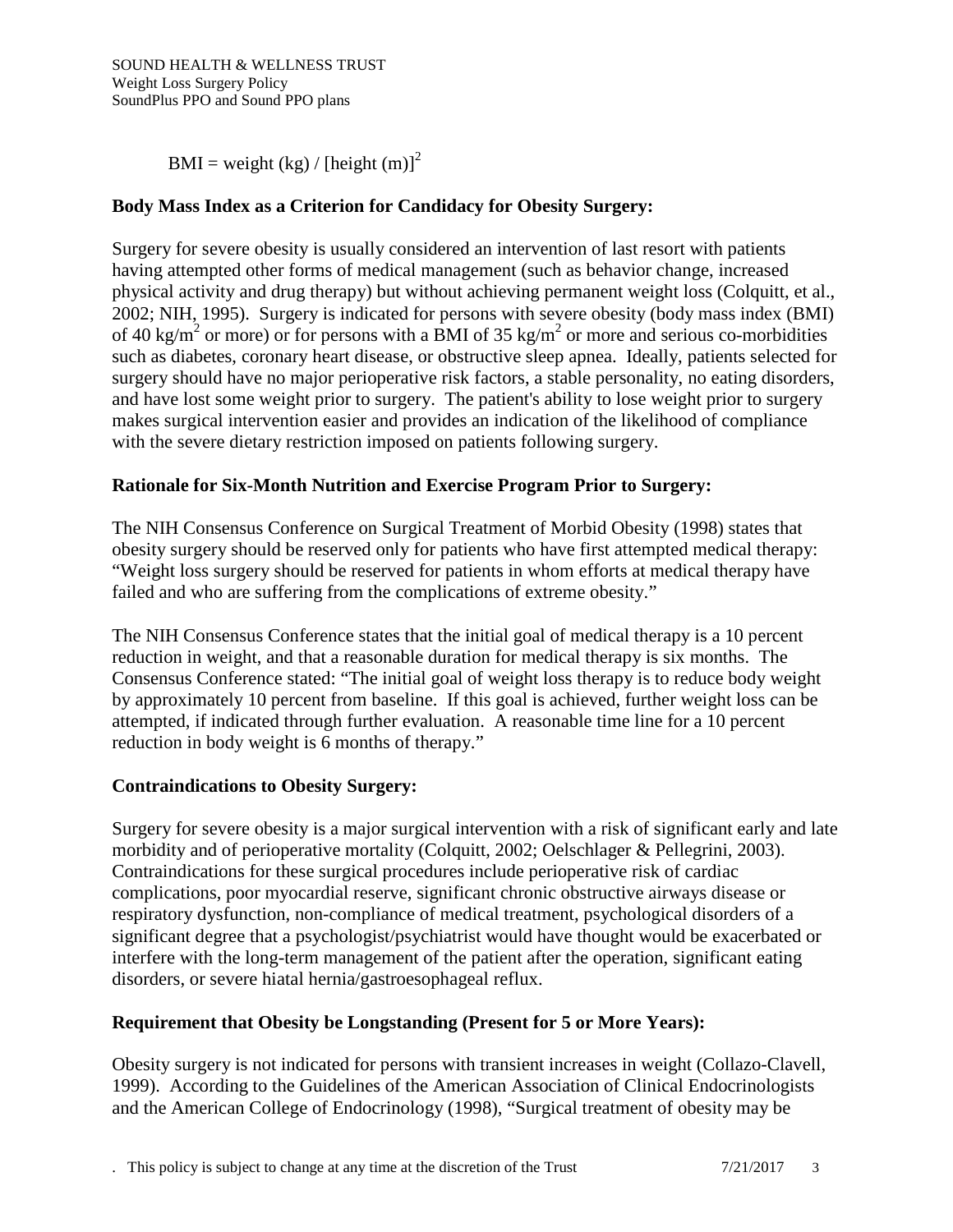considered only in carefully selected patients [where] … obesity has been present for at least 5 years."

#### **Requirement for Physician Supervision of Program Documented in Medical Record:**

The Plan's policy states that the patient should participate in a medically supervised nutrition and exercise program which includes a comprehensive multidisciplinary preoperative preparatory regimen approved by the Trust, and that this participation be documented in the medical record. As is true generally, physicians should document their assessment of the patient, what health interventions are prescribed, and their assessment of the patient's progress. There is established evidence that medical supervision of a nutrition and exercise program increases the likelihood of success (Blackburn, 1993). The American Medical Association Council on Scientific Affairs recommends that "any person considering a weight loss program first consult a physician for a physical examination and an objective evaluation of the proposed weight loss program as it relates to the individual's physical condition … Various health organizations recommend that physicians assess their patients for overweight and that patients receive appropriate counseling about safe weight management and the benefits of physical activity and a healthy diet [citing guidelines from the National Heart, Lung and Blood Institute, the AACE/ACE, the Institute of Medicine of the National Academy of Sciences, the U.S. Preventive Services Task Force, the American Obesity Association, the American Medical Association, and an expert committee of pediatric experts convened by the Health Resources and Services Administration]" (Lyznicki, et al., 2001). "If treatment is indicated, physicians can help patients develop weight loss or management plans tailored to individual needs; this includes setting reasonable weight loss goals; selecting appropriate weight loss programs; referring patients to ancillary personnel when appropriate; and providing monitoring, support and encouragement" (Lyznicki, et al., 2001).

#### **Requirement for Psychological Evaluation:**

All candidates for obesity surgery must undergo a pre-operative evaluation as noted above to determine their ability to comply with required lifestyle modifications and peri-operative management imperatives. Candidates for obesity surgery who have a history of severe psychiatric disturbance (schizophrenia, borderline personality disorder, suicidal ideation, severe depression) or who are currently under the care of a psychologist/psychiatrist or who are on psychotropic medications should undergo a comprehensive evaluation by a licensed psychologist or psychiatrist to assess the patient's suitability for surgery, the absence of significant psychopathology that can limit an individual's understanding of the procedure or ability to comply with life-long follow-up (e.g., defined noncompliance with previous medical care, active substance abuse, schizophrenia, borderline personality disorder, uncontrolled depression).

# **MEDICAL EXCLUSIONS AND LIMITATIONS RELATING TO THIS BENEFIT UNDER THE PLAN:**

The plan does not cover:

• Charges for counseling, education, self-help instruction or training. Services for **behavior modification,** learning disabilities, vocation assistance, marital counseling, social counseling, sexual or lifestyle counseling, family therapy, **fitness guidance**, anger management.